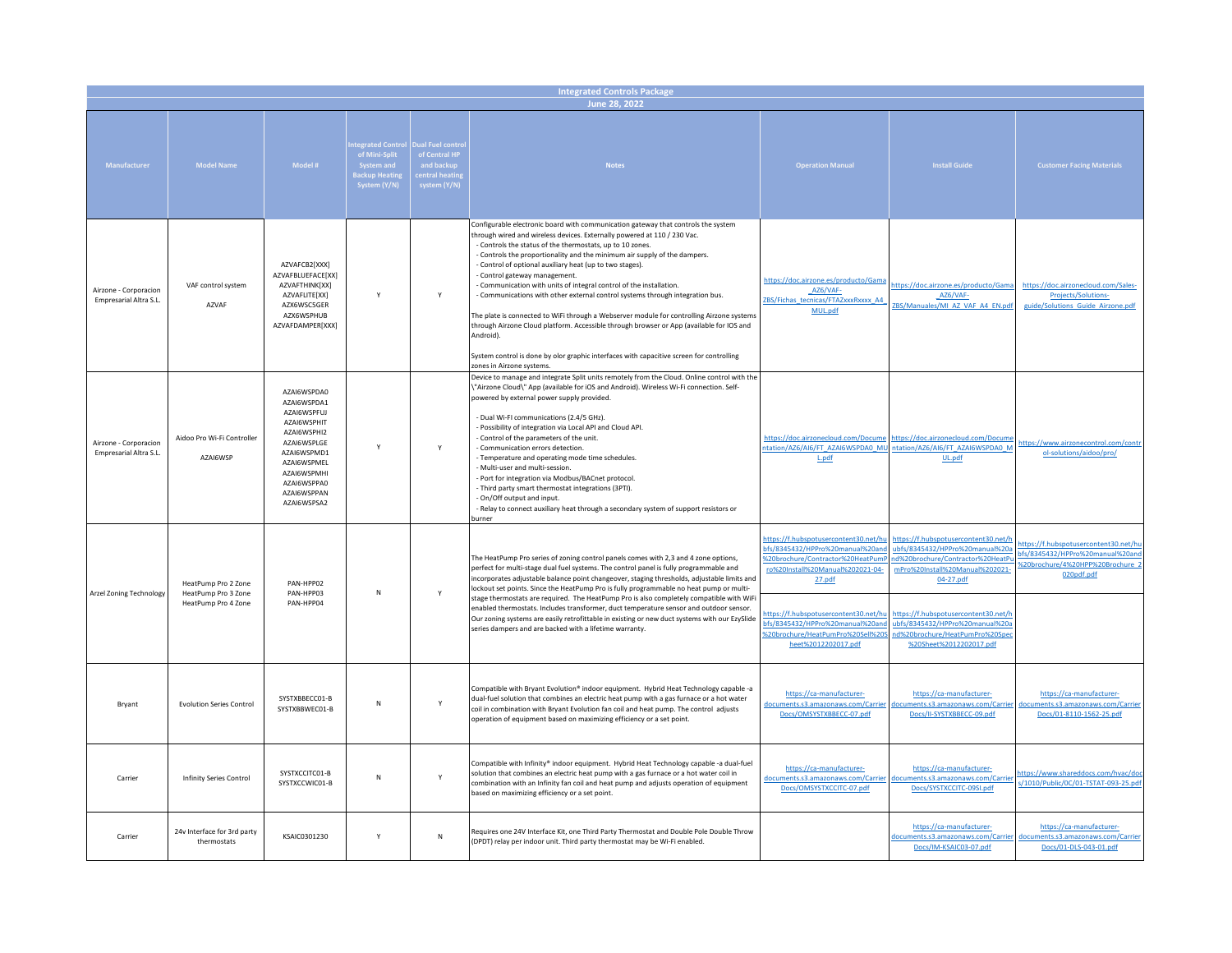| <b>Integrated Controls Package</b>    |                                            |                 |                                                                                                |                                                                                  |                                                                                                                                                                                                                                                                                                                                                                                                                                                                                                                                                         |                                                                                                                                              |                                                                                                                                           |                                                                                                                                        |  |  |  |
|---------------------------------------|--------------------------------------------|-----------------|------------------------------------------------------------------------------------------------|----------------------------------------------------------------------------------|---------------------------------------------------------------------------------------------------------------------------------------------------------------------------------------------------------------------------------------------------------------------------------------------------------------------------------------------------------------------------------------------------------------------------------------------------------------------------------------------------------------------------------------------------------|----------------------------------------------------------------------------------------------------------------------------------------------|-------------------------------------------------------------------------------------------------------------------------------------------|----------------------------------------------------------------------------------------------------------------------------------------|--|--|--|
|                                       | June 28, 2022                              |                 |                                                                                                |                                                                                  |                                                                                                                                                                                                                                                                                                                                                                                                                                                                                                                                                         |                                                                                                                                              |                                                                                                                                           |                                                                                                                                        |  |  |  |
| Manufacturer                          | <b>Model Name</b>                          | Model #         | tegrated Control<br>of Mini-Split<br>System and<br>ack <mark>up Heat</mark> ir<br>System (Y/N) | ual Fuel contro<br>of Central HP<br>and backup<br>entral heatin)<br>system (Y/N) | <b>Notes</b>                                                                                                                                                                                                                                                                                                                                                                                                                                                                                                                                            | <b>Operation Manual</b>                                                                                                                      | <b>Install Guide</b>                                                                                                                      | <b>Customer Facing Materials</b>                                                                                                       |  |  |  |
| CMNA ICP-MIDEA                        | 24v Interface for 3rd party<br>thermostats | KSAIC0401230    | Y                                                                                              | $\sf N$                                                                          | Requires one 24V Interface Kit, one Third Party Thermostat and Double Pole Double Throw<br>(DPDT) relay per indoor unit. Third party thermostat may be Wi-Fi enabled.                                                                                                                                                                                                                                                                                                                                                                                   |                                                                                                                                              | https://www.shareddocs.com/hvac/do<br>cs/1009/Public/08/IM-KSAIC04-04.pdf                                                                 |                                                                                                                                        |  |  |  |
| Daikin Manufacturing                  |                                            | DTST-ONE-ADA-A  | Y                                                                                              | Y                                                                                | Compatible with Daikin Mini-Split and Multi Split Heat Pump Products, Daikin VRV Heat<br>Pump Products, and Daikin SkyAir Products. Thermostat is provided with communication                                                                                                                                                                                                                                                                                                                                                                           | https://backend.daikincomfort.com/do<br>cs/default-source/product-<br>documents/residential-accessories/hg-<br>one-st.pdf?sfvrsn=c0692726_38 | https://daikinone.com/smart_thermo<br>tats/oneplus/pros/TRC-4-<br>DaikinOnePlus-Installation-<br>Commissioning-S21-v6.pdf                 | https://backend.daikincomfort.com/do<br>cs/default-source/product-<br>documents/residential/brochures/pf-<br>one-connect_smz.pdf       |  |  |  |
| Company, L.P.                         | One+ Smart Thermostat                      |                 |                                                                                                |                                                                                  | adaptor that requires 110-240 VAC power supply. Additional adaptor (KRP980B2E)<br>required for connection to FTX_NMVJU indoor units. Accessory systems can be connected<br>to two sets of auxiliary terminals on the Daikin One+ Thermostat.                                                                                                                                                                                                                                                                                                            |                                                                                                                                              | https://daikinone.com/smart_thermo<br>tats/oneplus/pros/P1P2InstallationTra<br>ning.pdf                                                   | https://backend.daikincomfort.com/do<br>cs/default-source/product-<br>documents/residential/brochures/pf-<br>one-connect_vrv.pdf       |  |  |  |
|                                       |                                            |                 |                                                                                                |                                                                                  |                                                                                                                                                                                                                                                                                                                                                                                                                                                                                                                                                         |                                                                                                                                              |                                                                                                                                           | https://backend.daikincomfort.com/de<br>cs/default-source/product-<br>documents/residential/brochures/pf-<br>one-connect_skyair.pdf    |  |  |  |
| Daikin Manufacturing<br>Company, L.P. | One+ Smart Thermostat                      | DTST-CWBSA-NI-A | N                                                                                              | Y                                                                                | Compatible with qualifying Daikin Central Heat Pump Systems. Accessory systems can be<br>connected to two sets of auxiliary terminals on the Daikin One+ Thermostat.                                                                                                                                                                                                                                                                                                                                                                                    | https://backend.daikincomfort.com/do<br>cs/default-source/product-<br>documents/residential-accessories/hg-<br>one-st.pdf?sfvrsn=c0692726_38 | https://daikinone.com/smart_thermo<br>tats/oneplus/pros/DaikinOneInstallati<br>nCommissioning-webv2.pdf                                   | https://backend.daikincomfort.com/do<br>cs/default-source/product-<br>documents/residential/brochures/pf-<br>one-connect_resi.pdf      |  |  |  |
| Daikin Manufacturing<br>Company, L.P. | DKN Plus Wi-Fi Adaptor                     | AZAI6WSPDKC     | Y                                                                                              | ${\sf N}$                                                                        | Connects Daikin VRV, Daikin SkyAir and/or Daikin Mini-split indoor units to a secondary<br>heat source via onboard relay output. Secondary heat source can be enable via outdoor<br>temperature configure with a BLE application. Can also integrate a 3rd party thermostat<br>with 2 stage heating to enable secondary heat source.                                                                                                                                                                                                                    | https://backend.daikincomfort.com/do<br>cs/default-source/product-<br>documents/commercial/manual/operation<br>ion-manuals/iom dkns-2101.pdf | https://backend.daikincomfort.com/d<br>ocs/default-source/product-<br>documents/commercial/manual/opera<br>tion-manuals/iom dkns-2101.pdf | https://backend.daikincomfort.com/dc<br>cs/default-source/product-<br>documents/commercial/flyer/pf-<br>dknplus.pdf?sfvrsn=60282326_12 |  |  |  |
| ecobee                                | SmartThermostat Pro with<br>voice control  | EB-STATE5P-01   | N                                                                                              | Y                                                                                | Compatible with dual fuel applications using Flair puck and ecobee as auxillary control<br>Compatible with any residential ductless mini-split or hyprid system using standard 24VAC<br>interface<br>Droop from 0.5 to 3 F, in increments of 0.5<br>Full invertor functionality is possible through wired application. Can work trough virtual<br>splits but can't control the compressor. Interface adpaters are required<br>If multispeed fan is enabled, there are three fan speeds to choose from, can also be<br>optimized automatically for FCU's | nttps://ecobee.showpad.com/share/zh<br>GgEnOwzBUZoEuui800                                                                                    | https://www.ecobee.com/wp-<br>content/themes/ecobee/dist/files/sm<br>rt thermostat_voice_installation_guid<br>e.pdf                       | https://www.ecobee.com/en-us/smart<br>thermostats/smart-wifi-thermostat-<br>with-voice-control/                                        |  |  |  |
| ecobee                                | ecobee3 lite Pro                           | EB-STATE3LTP-02 | N                                                                                              | Υ                                                                                | Compatible with dual fuel applications using Flair puck and ecobee as auxillary control<br>Compatible with any residential ductless mini-split or hyprid system using standard 24VAC<br>interface<br>Droop from 0.5 to 3 F, in increments of 0.5<br>Full invertor functionality is possible through wired application. Can work trough virtual<br>splits but can't control the compressor. Interface adpaters are required<br>If multispeed fan is enabled, there are three fan speeds to choose from, can also be<br>optimized automatically for FCU's | https://ecobee.showpad.com/share/zh<br>GgEnOwzBUZoEuui800                                                                                    | https://www.ecobee.com/wp-<br>:ontent/uploads/2016/10/ecobee3lit<br>_installation_guide.pdf                                               | https://www.ecobee.com/en-us/smart<br>thermostats/smart-wifi-thermostat/                                                               |  |  |  |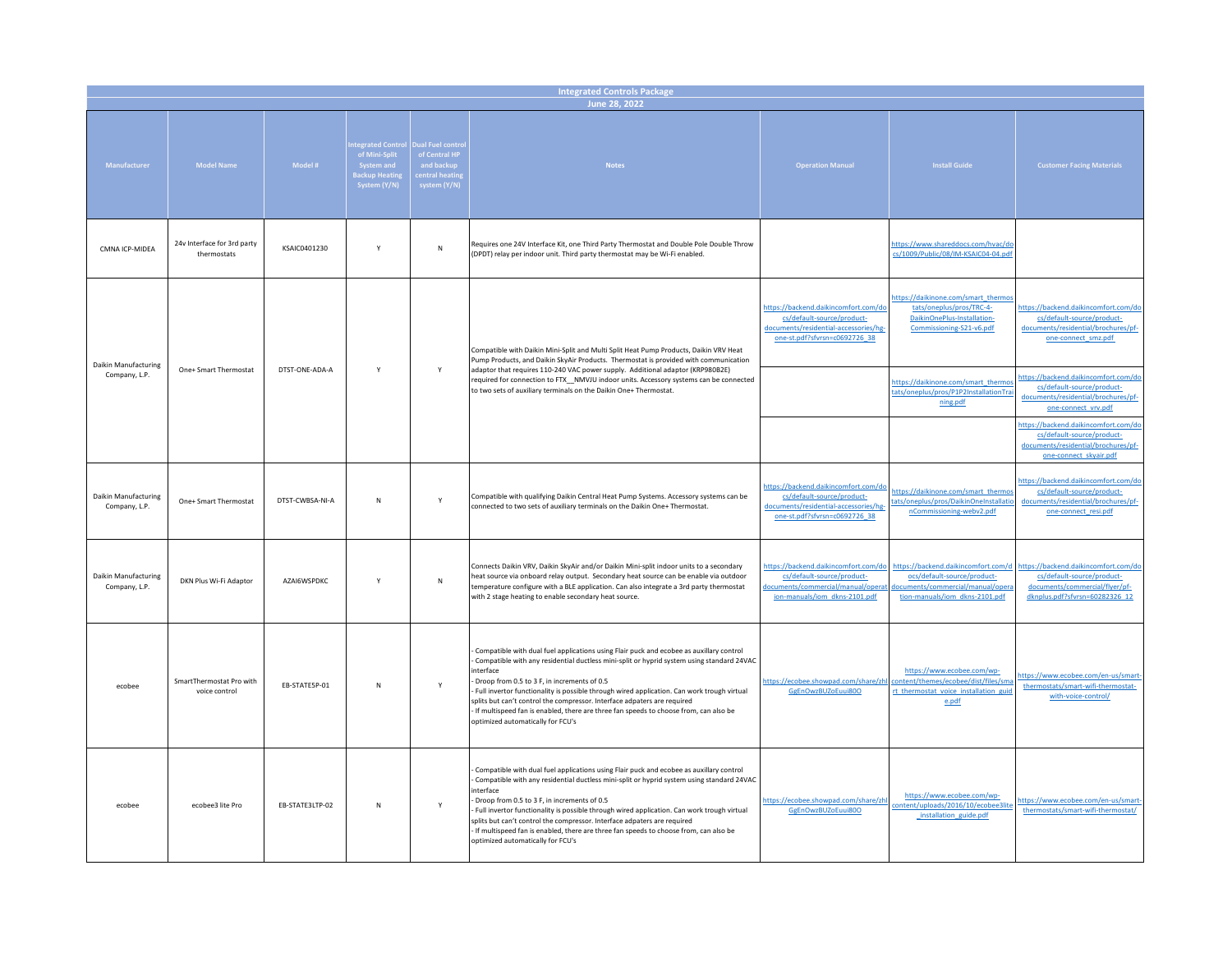| <b>Integrated Controls Package</b> |                                              |                      |                                                                                         |                                                                                  |                                                                                                                                                                                                                                                                                                                                                                                                                                                                                                                                                                                                                                |                                                                                                   |                                                                                                   |                                                                                                |  |  |
|------------------------------------|----------------------------------------------|----------------------|-----------------------------------------------------------------------------------------|----------------------------------------------------------------------------------|--------------------------------------------------------------------------------------------------------------------------------------------------------------------------------------------------------------------------------------------------------------------------------------------------------------------------------------------------------------------------------------------------------------------------------------------------------------------------------------------------------------------------------------------------------------------------------------------------------------------------------|---------------------------------------------------------------------------------------------------|---------------------------------------------------------------------------------------------------|------------------------------------------------------------------------------------------------|--|--|
|                                    | June 28, 2022                                |                      |                                                                                         |                                                                                  |                                                                                                                                                                                                                                                                                                                                                                                                                                                                                                                                                                                                                                |                                                                                                   |                                                                                                   |                                                                                                |  |  |
| Manufacturer                       | <b>Model Name</b>                            | Model #              | tegrated Control<br>of Mini-Split<br>System and<br><b>Backup Heatin</b><br>System (Y/N) | Jual Fuel contro<br>of Central HP<br>and backup<br>entral heatin<br>system (Y/N) | <b>Notes</b>                                                                                                                                                                                                                                                                                                                                                                                                                                                                                                                                                                                                                   | <b>Operation Manual</b>                                                                           | <b>Install Guide</b>                                                                              | <b>Customer Facing Materials</b>                                                               |  |  |
| Flair                              | Puck Pro                                     | FLAIRPUCK001P        | Y                                                                                       | Y                                                                                | Flair is compatible with all mini split brands that are controlled with IR (infrared)<br>technology. One Puck Pro is required per mini split head unit (indoor unit). For ducted mini<br>splits, a wall-mounted IR receiver will be required and one Puck Pro per IR receiver is<br>required.<br>A smart thermostat is required to control the secondary heating system. Flair integrates<br>with all ecobee, Google Nest and Honeywell WiFi-connected smart thermostats.                                                                                                                                                      | <b>Secondary Heat Requirements and</b><br><b>Settings</b><br><b>Integrated Controls App Setup</b> | Flair Puck Pro & Integrated<br><b>Controls Install Guide</b>                                      | Flair's Integrated Controls for Hybrid<br>Heating                                              |  |  |
|                                    |                                              | UTY-RNRUZ*           |                                                                                         |                                                                                  | Airstage outdoor unit series VR-II, J-IVM, J-IVS and indoor unit series TLAV1 and TLAV2<br>(External Connect Kit UTY-XWZXZC and a 12Vdc control relay required for aux. heating<br>control connection).<br>Halcyon (single-zone system indoor units only):                                                                                                                                                                                                                                                                                                                                                                     |                                                                                                   | <b>UTY-RNRUZ5 Installation Manual</b>                                                             |                                                                                                |  |  |
| Fujitsu                            | Wired Remote Controller<br>(Touch Panel)     | UTY-RHRY<br>UTY-RSRY | Y                                                                                       | ${\sf N}$                                                                        | Models ASUG09-12LMAS, ASUG09-15LZAS, ASUG09-15LZBS (External IO PCB UTY-SCSXZ2,<br>External Connect Kit UTY-XWZXZ5 and a 12Vdc control relay required for aux heat control<br>connection).<br>Models ASUH09-12LMAS, ADUH09-18LUAS1, ARU12-48RGLX, ACUH09-18LUAS1, AUU18-                                                                                                                                                                                                                                                                                                                                                       |                                                                                                   | <b>UTY-RHRY Installation Manual</b>                                                               | <b>Integrated Heating Control (Remote</b><br>Controller)                                       |  |  |
|                                    |                                              |                      |                                                                                         |                                                                                  | 48RGLX, AMUG24-48LMAS (External Connect Kit UTY-XWZXZ5 and a 12Vdc control relay<br>required for aux heating control connection).                                                                                                                                                                                                                                                                                                                                                                                                                                                                                              |                                                                                                   | <b>UTY-RSRY Installation Manual</b>                                                               |                                                                                                |  |  |
| Fujitsu                            | Wireless Remote Controller                   | UTY-LNHU             | Y                                                                                       | ${\sf N}$                                                                        | Compatible with all Airstage models (External Connect Kit UTY-XWZXZC and a 12Vdc control<br>relay required for aux. heating control connection).                                                                                                                                                                                                                                                                                                                                                                                                                                                                               | <b>UTY-LNHU Operation Manual</b>                                                                  |                                                                                                   |                                                                                                |  |  |
| Fujitsu                            | Wireless Remote Controller                   | UTY-LBTUC            | Y                                                                                       | ${\sf N}$                                                                        | Compatible with Halcyon model AUU18-48RGLX (External Connect Kit UTY-XWZXZ5 and a<br>12Vdc control relay required for aux heating control connection).                                                                                                                                                                                                                                                                                                                                                                                                                                                                         | <b>UTY-LBTUC Operation Manual</b>                                                                 |                                                                                                   | <b>Integrated Heating Control (Remote</b>                                                      |  |  |
| Fujitsu                            | Wireless Remote Controller                   | UTY-LBTUM            | Y                                                                                       | ${\sf N}$                                                                        | Compatible with Halcyon models ADUH09-18LUAS1, ARU12-48RGLX, AMUG24-48LMAS<br>(External Connect Kit UTY-XWZXZ5 and a 12Vdc control relay required for aux heating<br>control connection).                                                                                                                                                                                                                                                                                                                                                                                                                                      | <b>UTY-LBTUM Operation Manual</b>                                                                 |                                                                                                   | Controller)                                                                                    |  |  |
| Fujitsu                            | Wireless Remote Controller                   | UTY-LNTU             | Y                                                                                       | ${\sf N}$                                                                        | Halcyon model ACUH09-18LUAS1 (External Connect Kit UTY-XWZXZ5 and a 12Vdc control<br>relay required for aux heating control connection).                                                                                                                                                                                                                                                                                                                                                                                                                                                                                       | <b>UTY-LNTU Operation Manual</b>                                                                  |                                                                                                   |                                                                                                |  |  |
| Fujitsu                            | UTY-TTRX Third Party<br>Thermostat Interface | UTY-TTRX             | Y                                                                                       | N                                                                                | Model accepts 24Vac inputs from a third-party thermostat. The aux heat source is<br>energized as a second stage; control of the aux heat source is independent of the UTY-TTRX<br>and Fujitsu heat pumps.<br>Compatible with all Airstage indoor unit series TLAV, TLAV1 and TLAV2.<br>Compatible with Halcyon single-zone system indoor unit models EXCEPT ASU9-12RL2,<br>ABU18-36RULX, and ASU30CLX1.<br>Some indoor units require Interface Kit to connect to T-Stat interface:<br>Wall Mount Models ASU7-15RLF1: UTY-XCBXZ2<br>Wall Mount Models ASUG09-12LMAS, ASUH09-12LMAS, ASUG09-15LZAS, ASUG09-15LZBS:<br>UTY-TWRXZ2 |                                                                                                   | <b>UTY-TTRXZ1 Installation Manual</b>                                                             | <b>Integrated Heating Control (3rd Party</b><br>Thermostat)                                    |  |  |
| Honevwell<br>Home/Resideo          | Wi-Fi VisionPRO® 8000                        | TH8321WF1001/U       | ${\sf N}$                                                                               | Y                                                                                |                                                                                                                                                                                                                                                                                                                                                                                                                                                                                                                                                                                                                                | https://customer.resideo.com/resource<br>s/Techlit/TechLitDocuments/33-<br>00000s/33-00066EFS.pdf | https://customer.resideo.com/resouro<br>es/Techlit/TechLitDocuments/33-<br>00000s/33-00065EFS.pdf | https://customer.resideo.com/resource<br>s/Techlit/TechLitDocuments/03-<br>00000s/03-00058.pdf |  |  |
| Honeywell<br>Home/Resideo          | T6 Pro Smart Thermostat                      | TH6320WF2003         | N                                                                                       | Y                                                                                |                                                                                                                                                                                                                                                                                                                                                                                                                                                                                                                                                                                                                                | https://customer.resideo.com/resource<br>s/Techlit/TechLitDocuments/33-<br>00000s/33-00410EFS.pdf | https://customer.resideo.com/resoure<br>es/Techlit/TechLitDocuments/33-<br>00000s/33-00392EFS.pdf | https://customer.resideo.com/resource<br>s/Techlit/TechLitDocuments/03-<br>00000s/03-00308.pdf |  |  |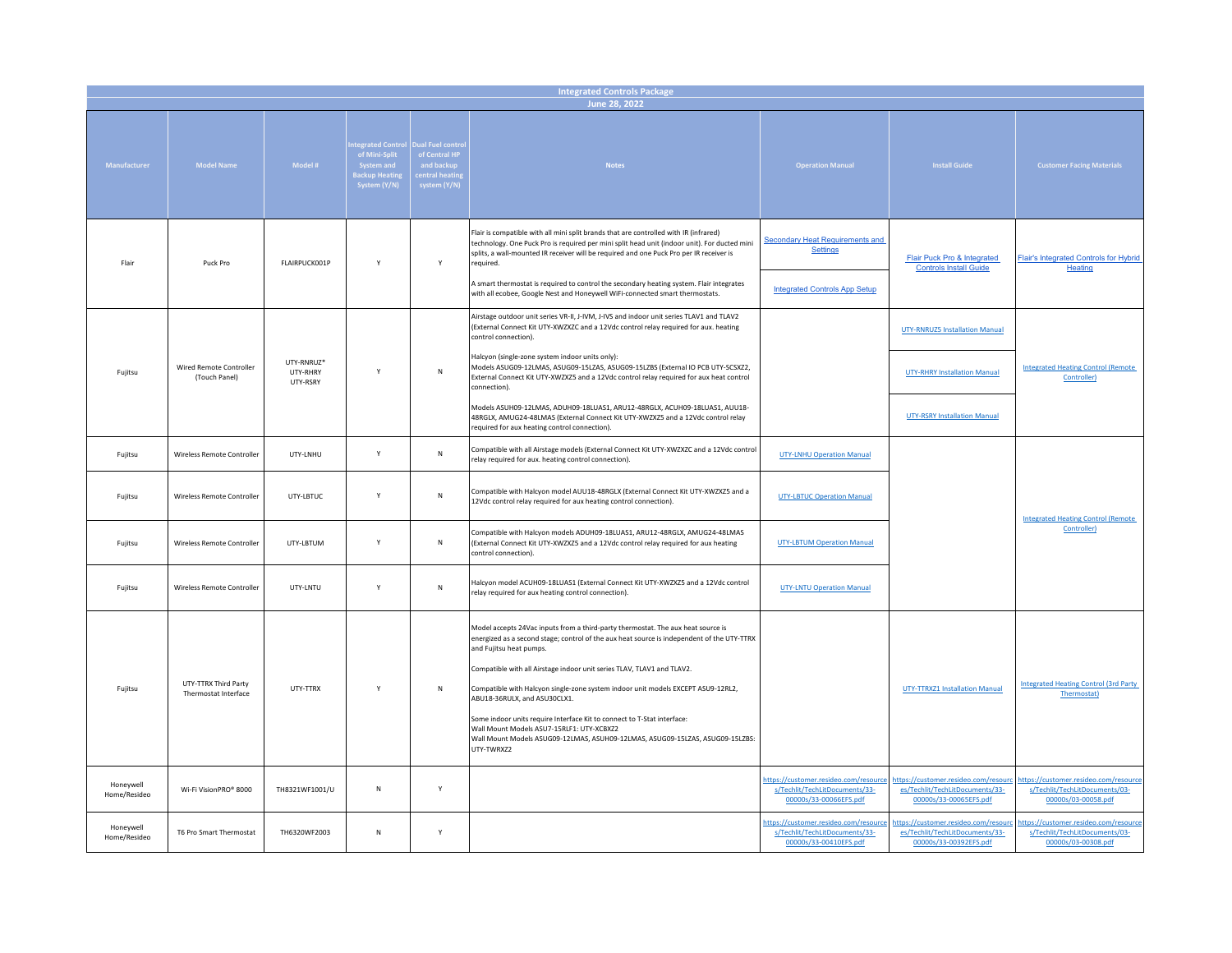| <b>Integrated Controls Package</b> |                                                                                                                                                         |                 |                                                                                  |                                                                                          |                                                                                                                                                                                                                  |                                                                                                 |                                                                                                   |                                                                                                |  |  |  |
|------------------------------------|---------------------------------------------------------------------------------------------------------------------------------------------------------|-----------------|----------------------------------------------------------------------------------|------------------------------------------------------------------------------------------|------------------------------------------------------------------------------------------------------------------------------------------------------------------------------------------------------------------|-------------------------------------------------------------------------------------------------|---------------------------------------------------------------------------------------------------|------------------------------------------------------------------------------------------------|--|--|--|
|                                    | June 28, 2022                                                                                                                                           |                 |                                                                                  |                                                                                          |                                                                                                                                                                                                                  |                                                                                                 |                                                                                                   |                                                                                                |  |  |  |
| Manufacturer                       | <b>Model Name</b>                                                                                                                                       | Model #         | tegrated Control<br>of Mini-Split<br>System and<br>Backup Heatin<br>System (Y/N) | <b>Dual Fuel contro</b><br>of Central HP<br>and backup<br>entral heating<br>system (Y/N) | <b>Notes</b>                                                                                                                                                                                                     | <b>Operation Manual</b>                                                                         | <b>Install Guide</b>                                                                              | <b>Customer Facing Materials</b>                                                               |  |  |  |
| Honeywell<br>Home/Resideo          | T10 Pro Smart Thermostat<br>with RedLINK indoor sensor                                                                                                  | THX321WFS2001W  | ${\sf N}$                                                                        | Υ                                                                                        | Includes RedLINK wireless indoor sensor C7189R2002. Additional sensors C7189R2002-2 (2-<br>Pack) sold separate. Up to 20 sensors per thermostat.                                                                 | https://customer.resideo.com/resource<br>s/Techlit/TechLitDocuments/33-<br>00000s/33-00428.pdf  | https://customer.resideo.com/resourc<br>es/Techlit/TechLitDocuments/33-<br>00000s/33-00479EFS.pdf | https://customer.resideo.com/resource<br>s/Techlit/TechLitDocuments/03-<br>00000s/03-00457.pdf |  |  |  |
| Honeywell<br>Home/Resideo          | T10 Pro Smart Thermostat<br>without RedLINK indoor<br>sensor                                                                                            | THX321WF2003W   | N                                                                                | Y                                                                                        | RedLINK wireless indoor sensor C7189R2002-2 (2-Pack) sold separate. Up to 20 sensors per<br>thermostat.                                                                                                          | https://customer.resideo.com/resource<br>s/Techlit/TechLitDocuments/33-<br>00000s/33-00428.pdf  | https://customer.resideo.com/resourc<br>es/Techlit/TechLitDocuments/33-<br>00000s/33-00479EFS.pdf | https://customer.resideo.com/resource<br>s/Techlit/TechLitDocuments/03-<br>00000s/03-00457.pdf |  |  |  |
| Honeywell<br>Home/Resideo          | Prestige IAQ kit with<br>thermostat, Equipment<br>interface module, RedLINK<br>Internet Gateway, wireless<br>outdoor sensor & wireless<br>indoor sensor | YTHX9421R7001WW | N                                                                                | Y                                                                                        |                                                                                                                                                                                                                  | https://customer.resideo.com/resourc<br>s/Techlit/TechLitDocuments/69-<br>0000s/69-2740.pdf     | https://customer.resideo.com/resourc<br>es/Techlit/TechLitDocuments/69-<br>0000s/69-2739.pdf      | https://customer.resideo.com/resourc<br>s/Techlit/TechLitDocuments/50-<br>0000s/50-1909.pdf    |  |  |  |
| Honeywell<br>Home/Resideo          | Prestige IAQ kit with<br>thermostat, Equipment<br>interface module, & RedLINK<br>Internet Gateway                                                       | YTHX9421R5127WW | N                                                                                | Y                                                                                        | C7089R1013 wireless outdoor sensor or C7089U1006 wired outdoor sensor (sold separate)<br>needed for dual fuel or balance point lockouts.                                                                         | https://customer.resideo.com/resourc<br>s/Techlit/TechLitDocuments/69-<br>0000s/69-2740.pdf     | nttps://customer.resideo.com/resourc<br>es/Techlit/TechLitDocuments/69-<br>0000s/69-2739.pdf      | https://customer.resideo.com/resourc<br>s/Techlit/TechLitDocuments/50-<br>0000s/50-1909.pdf    |  |  |  |
| Honeywell<br>Home/Resideo          | Prestige IAQ kit with<br>thermostat, Equipment<br>interface module, & wireless<br>outdoor sensor                                                        | YTHX9421R5101WW | N                                                                                | $\mathsf Y$                                                                              | THM6000R7001 Gateway (sold separate) needed for Internet/app control                                                                                                                                             | https://customer.resideo.com/resource<br>s/Techlit/TechLitDocuments/69-<br>0000s/69-2740.pdf    | https://customer.resideo.com/resourc<br>es/Techlit/TechLitDocuments/69-<br>0000s/69-2739.pdf      | https://customer.resideo.com/resource<br>s/Techlit/TechLitDocuments/50-<br>0000s/50-1909.pdf   |  |  |  |
| Honeywell<br>Home/Resideo          | Prestige IAQ kit with<br>thermostat & Equipment<br>interface module                                                                                     | YTHX9421R5085WW | ${\sf N}$                                                                        | Y                                                                                        | C7089R1013 wireless outdoor sensor or C7089U1006 wired outdoor sensor (sold separate)<br>needed for dual fuel or balance point lockouts.<br>THM6000R7001 Gateway (sold separate) needed for Internet/app control | https://customer.resideo.com/resourc<br>s/Techlit/TechLitDocuments/69-<br>0000s/69-2740.pdf     | https://customer.resideo.com/resourc<br>es/Techlit/TechLitDocuments/69-<br>0000s/69-2739.pdf      | https://customer.resideo.com/resourc<br>s/Techlit/TechLitDocuments/50-<br>0000s/50-1909.pdf    |  |  |  |
| Honeywell<br>Home/Resideo          | RedLINK VisionPRO 8000<br>with humidity, dehumidity or<br>ventilation control                                                                           | TH8321R1001     | N                                                                                | $\mathsf{Y}$                                                                             | C7089R1013 wireless outdoor sensor or C7089U1006 wired outdoor sensor (sold separate)<br>needed for dual fuel or balance point lockouts.<br>THM6000R7001 Gateway (sold separate) needed for Internet/app control | https://customer.resideo.com/resource<br>s/Techlit/TechLitDocuments/69-<br>0000s/69-2761EFS.pdf | https://customer.resideo.com/resourc<br>es/Techlit/TechLitDocuments/69-<br>0000s/69-2760.pdf      | https://customer.resideo.com/resource<br>s/Techlit/TechLitDocuments/50-<br>0000s/50-1910.pdf   |  |  |  |
| Honeywell<br>Home/Resideo          | RedLINK VisionPRO 8000 kit<br>with humidity, dehumidity or<br>ventilation control. RedLINK<br>Gateway included                                          | YTH8321R1002    | N                                                                                | Y                                                                                        | C7089R1013 wireless outdoor sensor or C7089U1006 wired outdoor sensor (sold separate)<br>needed for dual fuel or balance point lockouts.                                                                         | https://customer.resideo.com/resourc<br>s/Techlit/TechLitDocuments/69-<br>0000s/69-2761EFS.pdf  | https://customer.resideo.com/resourc<br>es/Techlit/TechLitDocuments/69-<br>0000s/69-2760.pdf      | https://customer.resideo.com/resource<br>s/Techlit/TechLitDocuments/50-<br>0000s/50-1910.pdf   |  |  |  |
| Honeywell<br>Home/Resideo          | RedLINK VisionPRO 8000                                                                                                                                  | TH8320R1003     | N                                                                                | Υ                                                                                        | C7089R1013 wireless outdoor sensor or C7089U1006 wired outdoor sensor (sold separate)<br>needed for dual fuel or balance point lockouts.<br>THM6000R7001 Gateway (sold separate) needed for Internet/app control | https://customer.resideo.com/resourc<br>s/Techlit/TechLitDocuments/69-<br>0000s/69-2761EFS.pdf  | https://customer.resideo.com/resoure<br>es/Techlit/TechLitDocuments/69-<br>0000s/69-2760.pdf      | https://customer.resideo.com/resourc<br>s/Techlit/TechLitDocuments/50-<br>0000s/50-1910.pdf    |  |  |  |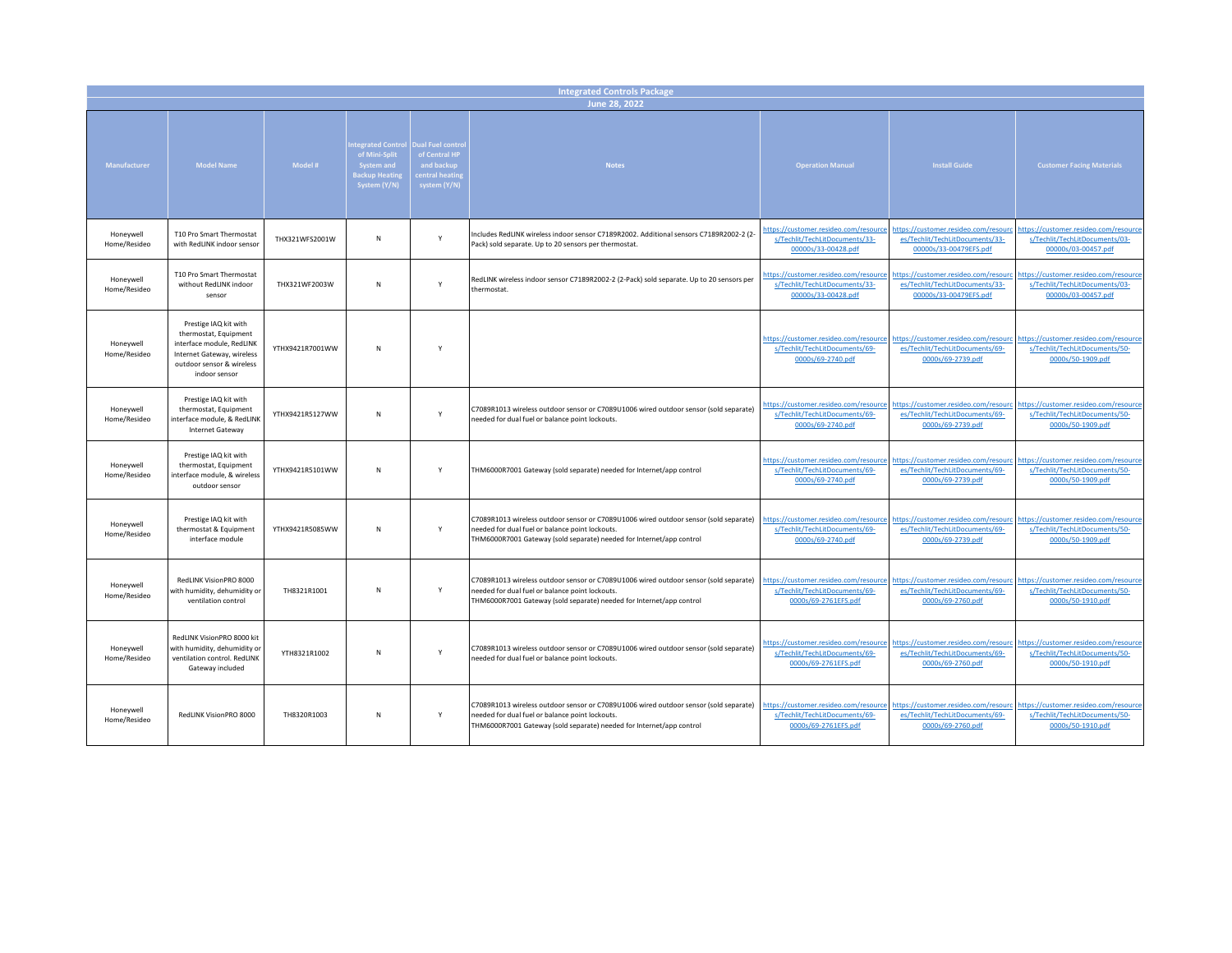| <b>Integrated Controls Package</b><br>June 28, 2022 |                                                |                                   |                                                                                                                   |                                                              |                                                                                                                                                                                                                                                                                                                                                                                                                                                                                                                                                                                                                                                                                                                                                                                                                                                                                                                                                                                                                                                                   |                                                                                                                                                        |                                                                                                                                                                                 |                                                                                                                                                                                                             |  |
|-----------------------------------------------------|------------------------------------------------|-----------------------------------|-------------------------------------------------------------------------------------------------------------------|--------------------------------------------------------------|-------------------------------------------------------------------------------------------------------------------------------------------------------------------------------------------------------------------------------------------------------------------------------------------------------------------------------------------------------------------------------------------------------------------------------------------------------------------------------------------------------------------------------------------------------------------------------------------------------------------------------------------------------------------------------------------------------------------------------------------------------------------------------------------------------------------------------------------------------------------------------------------------------------------------------------------------------------------------------------------------------------------------------------------------------------------|--------------------------------------------------------------------------------------------------------------------------------------------------------|---------------------------------------------------------------------------------------------------------------------------------------------------------------------------------|-------------------------------------------------------------------------------------------------------------------------------------------------------------------------------------------------------------|--|
| Manufacturer                                        | <b>Model Name</b>                              | Model #                           | <b>Itegrated Control Dual Fuel control</b><br>of Mini-Split<br>System and<br><b>Sackup Heatin</b><br>System (Y/N) | of Central HP<br>and backup<br>entral heatin<br>system (Y/N) | <b>Notes</b>                                                                                                                                                                                                                                                                                                                                                                                                                                                                                                                                                                                                                                                                                                                                                                                                                                                                                                                                                                                                                                                      | <b>Operation Manual</b>                                                                                                                                | <b>Install Guide</b>                                                                                                                                                            | <b>Customer Facing Materials</b>                                                                                                                                                                            |  |
| <b>iO HVAC Control</b>                              | Zone Control Panel                             | ZP4-ESP                           | $\mathsf{Y}$                                                                                                      | Y                                                            | 4-zone panel that is capable for integrating up to two stages of heat pump compressor with<br>fossil fuel furnace backup. The panel incorporates fully adjustable high and low balance<br>point control which plays an important role in efficient HVAC system operation when a heat<br>pump is used with a fossil fuel auxiliary heat source. Low balance point control only allows<br>the auxiliary heat source to be used when the outdoor temperature drops below the<br>adjustable low balance point setting or when there is a heat pump failure and a zone<br>thermostat is placed in the emergency heat mode. The same applies to high balance point<br>control which prevent an auxiliary heat source from being used when the outdoor<br>temperature is above the high balance point setting. The panel has inputs for four zone<br>thermostats; each zone thermostat must be equipment compatible. The panel also features<br>an ESP function that elliminates the need for a conventional bypass damper when used<br>with a forced air ducted system. |                                                                                                                                                        | https://www.iohvaccontrols.com/ima<br>ges/file.php?file id=30636                                                                                                                | https://www.iohvaccontrols.com/image<br>s/file.php?file_id=36938                                                                                                                                            |  |
| Lennox                                              | S30 Ultra Smart Thermostat                     | <b>S30</b>                        | No                                                                                                                | Yes                                                          | Balance Point adjustments for switchover temperatures can be done by either the Dealer<br>and/or the Homeowner.<br>Dealer: Reference pages 8, 23 & 47 within the iComfort S30 Ultra Smart Thermostat<br>Installation and Setup Guide<br>Homeowner: Reference pages 12 & 22 within the iComfort E30/S30 Smart Thermostat User<br>Guide                                                                                                                                                                                                                                                                                                                                                                                                                                                                                                                                                                                                                                                                                                                             | https://resources.lennox.com/pdfs/ov<br>ners/s30/Lennox iComfortS30 Homed<br>wner Manual.pdf                                                           | https://www.lennox.com/lib/pdfs/owr<br>ers/icomfort/lennox icomforts30 inst<br>allation manual setup guide.pdf                                                                  | https://resources.lennox.com/pdfs/ow<br>ners/s30/Lennox iComfortS30 Home<br>wner Manual.pdf                                                                                                                 |  |
| <b>LG Electronics</b>                               | Auxiliary Heater Relay Kit                     | PRARS1<br><b>PRARHO</b><br>PRARH1 | Y                                                                                                                 | $\mathsf{N}$                                                 | Compatable with most Wall Mounted LG Indoor Units (check compatibility<br>on MYLG or contact your sales engineer).<br>This LG Auxiliary Heater Relay Kit privides an efficient way to add one<br>stage of auxiliary heat to your system.<br>There are several control applications that can be utilized with an Auxiliary<br>Heater Relay Kit:<br>. The System is the primary heat source and the Auxiliary Heater Relay Kit<br>controls the secondary heat source.<br>Auxiliary Heater Relay Kit controls the primary heat source and the<br>system is the secondary heat source.<br>• Auxiliary Heater Relay Kit can stage heat sources based on Outside<br>Ambient Temperature.<br>• The Auxiliary Heater Relay Kit can control the auxiliary heat source as an<br>emergency heat source if the system is not operational.<br>The LG Auxiliary Heater Relay Kit allows flexible control to optimize system<br>efficiency and maintain space comfort.                                                                                                           | https://files.lghvac.com/resources//Aux<br>liary Heater Relay Kit WP AHU.pdf?<br>ga=2.242399681.271787612.16363826<br>23-1404635512.1629215067         | https://files.lghvac.com/resources//TD<br>AuxHeaterRelayKit ID.pdf? ga=2.234<br>535261.271787612.1636382623-<br>1404635512.1629215067                                           | https://lghvac.com/residential-light-<br>commercial/product-<br>type/?productTypeId=a2x44000003XR2<br>j&iscommercial=false&class=Controls&<br>ga=2.193180782.271787612.16363826<br>23-1404635512.1629215067 |  |
| Mitsubishi Electric                                 | Kumo Station                                   | PAC-WHS01HC-E                     | Y                                                                                                                 | N                                                            | Requires an outdoor temperature sensor (C7089U1006/U) and each unit needs a Kumo<br>Cloud interface (PAC-USWHS002-WF-2)                                                                                                                                                                                                                                                                                                                                                                                                                                                                                                                                                                                                                                                                                                                                                                                                                                                                                                                                           | http://meus1.mylinkdrive.com/viewPd<br>?srcUrl=http://enter.mehvac.com.s3.an<br>azonaws.com/DAMRoot/Original/10006<br>\kumocloud 2.10 Owner-Manual.pdf | http://meus1.mylinkdrive.com/viewPd<br>f?srcUrl=http://enter.mehvac.com.s3.a<br>mazonaws.com/DAMRoot/Original/10<br>004\M PAC-WHS01HC-<br>E INSTALL BH79A350H01 2017-<br>06.pdf | http://meus1.mylinkdrive.com/viewPd<br>?srcUrl=http://enter.mehvac.com.s3.am<br>azonaws.com/DAMRoot/Original/10007<br>\M Submittal PAC-WHS01HC-<br>E%20kumo%20station%20Submittal.pd<br>f.                  |  |
| Mitsubishi Flectric                                 | Kumo Cloud with IFTTT<br>compatible thermostat | PAC-USWHS002-WF-2                 | Y                                                                                                                 | Y                                                            | IFTTT App connects Mitsubishi Electric Kumo Cloud with any IFTTT compatible thermostat.<br>Current IFTTT compatible thermostats include Ecobee, and Honeywell as of 11/1/19. For<br>list of devices, go to www.ifttt/services (Environment Control & Monitoring). Integration is<br>capable by logging compatible thermostat and Kumo Cloud into IFTTT, then creating applet<br>allowing IFTTT to adjust primary and secondary heating systems, based on outdoor<br>temperature.                                                                                                                                                                                                                                                                                                                                                                                                                                                                                                                                                                                  | http://meus1.mylinkdrive.com/viewPd<br>?srcUrl=http://enter.mehvac.com.s3.ar<br>azonaws.com/DAMRoot/Original/1000<br>\kumocloud 2.10 Owner-Manual.pdf  | http://meus1.mylinkdrive.com/viewPd<br>f?srcUrl=http://enter.mehvac.com.s3.a<br>mazonaws.com/DAMRoot/Original/10<br>006\PAC-USWHS002-WF-<br>2 Install Manual 04 21.pdf          | http://meus1.mylinkdrive.com/viewPd<br>?srcUrl=http://enter.mehvac.com.s3.ar<br>azonaws.com/DAMRoot/Original/10009<br>\M Submittal PAC-USWHS002-WF-<br>2.pdf                                                |  |